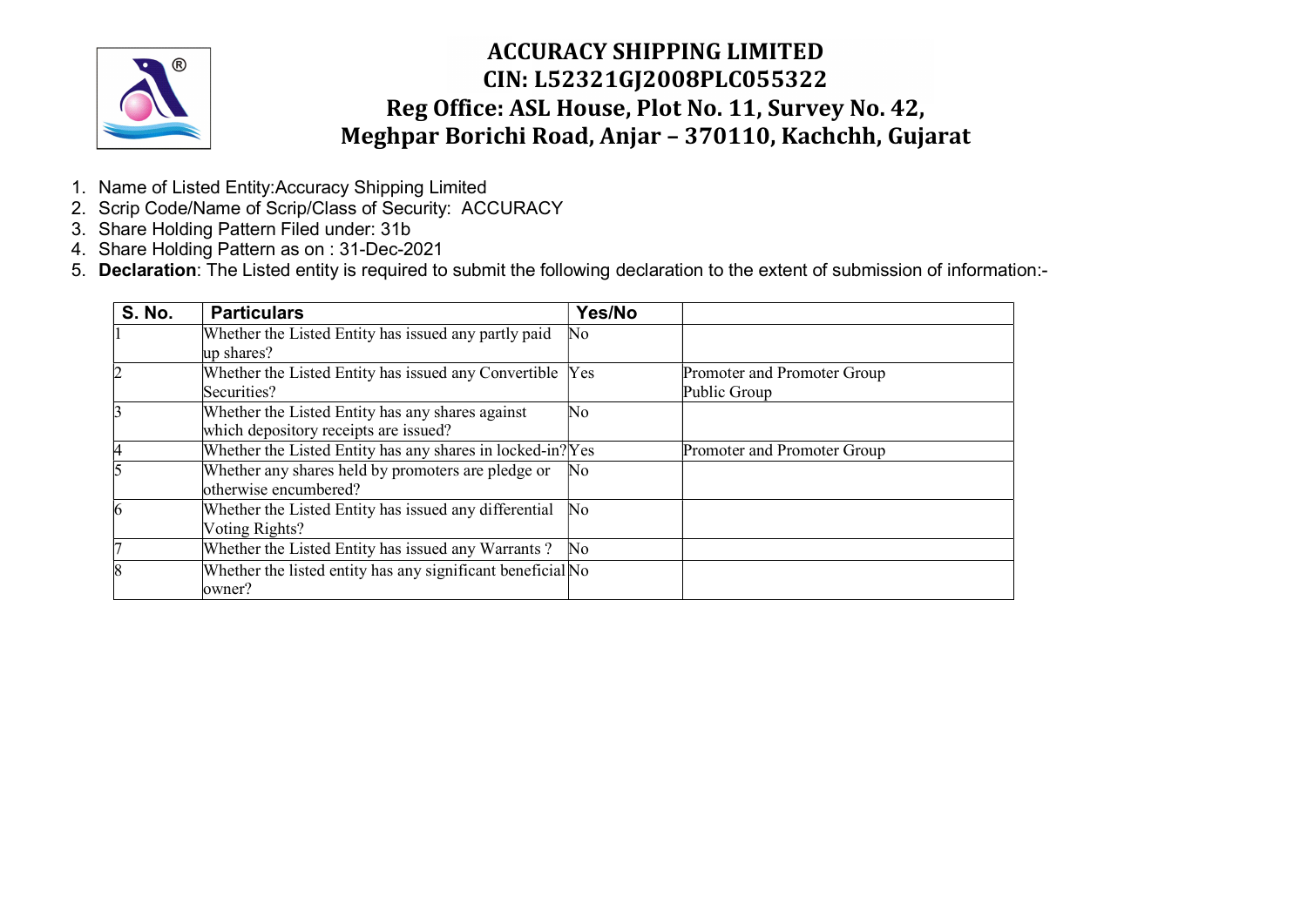

Table I - Summary Statement holding of specified securities

| Catego<br>$\frac{ry}{(l)}$ | Category of<br>shareholder<br>(II)                       | Nos. of<br>shareh<br>olders<br>(III) | No. of fully<br>paid up<br>equity<br>shares<br>held<br>(IV) | No. of<br><b>Partly</b><br>paid-up<br>equity<br>shares<br>held<br>(V) | No. of<br>shares<br>underlying<br><b>Depository</b><br>Receipts<br>$\overline{(V)}$ | <b>Total</b><br>nos.<br>shares<br>held<br>$(VII) =$<br>$(IV)+(V)+$<br>(WI) | <b>Shareholding</b><br>as a % of total<br>no. of shares<br>(calculated as<br>per SCRR,<br>1957)<br>(WIII) |                                | <b>Number of Voting Rights</b><br>held in each class of<br>securities<br>(IX) |                                       | No. of<br><b>Shares</b><br><b>Underlying</b><br><b>Outstanding</b><br>convertible<br>securities<br>(including | Shareholding,<br>as a % assuming<br>full conversion<br>of convertible<br>securities (as a<br>percentage of<br>diluted share | <b>Number of</b><br>Locked in<br>shares<br>(XII) |                                                    |                 | <b>Number of</b><br><b>Shares</b><br>pledged or<br>otherwise<br>encumbered<br>(XIII) | <b>Number of</b><br>equity<br>shares held<br>in<br>dematerializ<br>ed form |
|----------------------------|----------------------------------------------------------|--------------------------------------|-------------------------------------------------------------|-----------------------------------------------------------------------|-------------------------------------------------------------------------------------|----------------------------------------------------------------------------|-----------------------------------------------------------------------------------------------------------|--------------------------------|-------------------------------------------------------------------------------|---------------------------------------|---------------------------------------------------------------------------------------------------------------|-----------------------------------------------------------------------------------------------------------------------------|--------------------------------------------------|----------------------------------------------------|-----------------|--------------------------------------------------------------------------------------|----------------------------------------------------------------------------|
|                            |                                                          |                                      |                                                             |                                                                       |                                                                                     |                                                                            | As a % of<br>$(A+B+C2)$                                                                                   | Clas<br><b>S</b><br>eg: $\chi$ | No of Voting<br>Rights<br>Clas<br>Tot<br>a<br>$\mathbf{s}$<br>eg:y            | Total<br>as a<br>% of<br>$(A+B+$<br>C | <b>Warrants</b> )<br>(X)                                                                                      | capital)<br>$(XI) = (VII)+(X)$<br>As a % of<br>$(A+B+C2)$                                                                   | No.<br>(a)                                       | As a<br>% of<br>total<br>Shar<br>es<br>held<br>(b) | $N$ o.<br>$(a)$ | As a<br>$%$ of<br>total<br><b>Share</b><br>s held<br>(b)                             | <u>(XIV)</u>                                                               |
| $\mathbf{A}$               | Promoter $\&$ 2<br>Promoter<br>Group                     |                                      | 9545809 0                                                   |                                                                       | $\Omega$                                                                            | 954580 63.4                                                                |                                                                                                           | 9545 0<br>809                  | 580<br>$\vert 0 \vert$                                                        | 954 63.4                              | 1500000                                                                                                       | 61.18                                                                                                                       | 95458 100<br>$ 09\rangle$                        |                                                    |                 |                                                                                      | 9545809                                                                    |
| B                          | Public                                                   | 2663                                 | $5510191$ 0                                                 |                                                                       | n                                                                                   | 551019 36.6                                                                |                                                                                                           | 5510 0<br>191                  | $ 019\rangle$                                                                 | $\overline{551}$ 36.6                 | 1500000                                                                                                       | 38.82                                                                                                                       |                                                  | $\Omega$                                           |                 |                                                                                      | 5510191                                                                    |
| $\overline{C}$             | Non<br>Promoter-<br>Non Public                           | n                                    |                                                             |                                                                       |                                                                                     |                                                                            |                                                                                                           |                                | n<br>$\Omega$                                                                 | $\Omega$                              |                                                                                                               | n                                                                                                                           |                                                  | n                                                  |                 |                                                                                      |                                                                            |
| C <sub>1</sub>             | Shares<br>underlying<br><b>DRs</b>                       | n                                    | $\Omega$                                                    |                                                                       | n                                                                                   |                                                                            |                                                                                                           |                                | In<br>n                                                                       | $\mathsf{D}$                          |                                                                                                               | n                                                                                                                           |                                                  | n                                                  |                 |                                                                                      |                                                                            |
| C <sub>2</sub>             | Shares held $\overline{0}$<br> by <br>Employee<br>Trusts |                                      |                                                             |                                                                       | $\Omega$                                                                            |                                                                            |                                                                                                           |                                | $\vert$ 0<br>$\Omega$                                                         | $\Omega$                              | n                                                                                                             | n                                                                                                                           |                                                  | n                                                  |                 |                                                                                      | $\mathsf{D}$                                                               |
|                            | Total                                                    | 2665                                 | 1505600 0                                                   |                                                                       | n                                                                                   | 150560 100                                                                 |                                                                                                           | 15050<br>6000                  | 560<br>00                                                                     | 150 100                               | 3000000                                                                                                       | 100                                                                                                                         | 95458 63.4<br>09                                 |                                                    |                 |                                                                                      | 15056000                                                                   |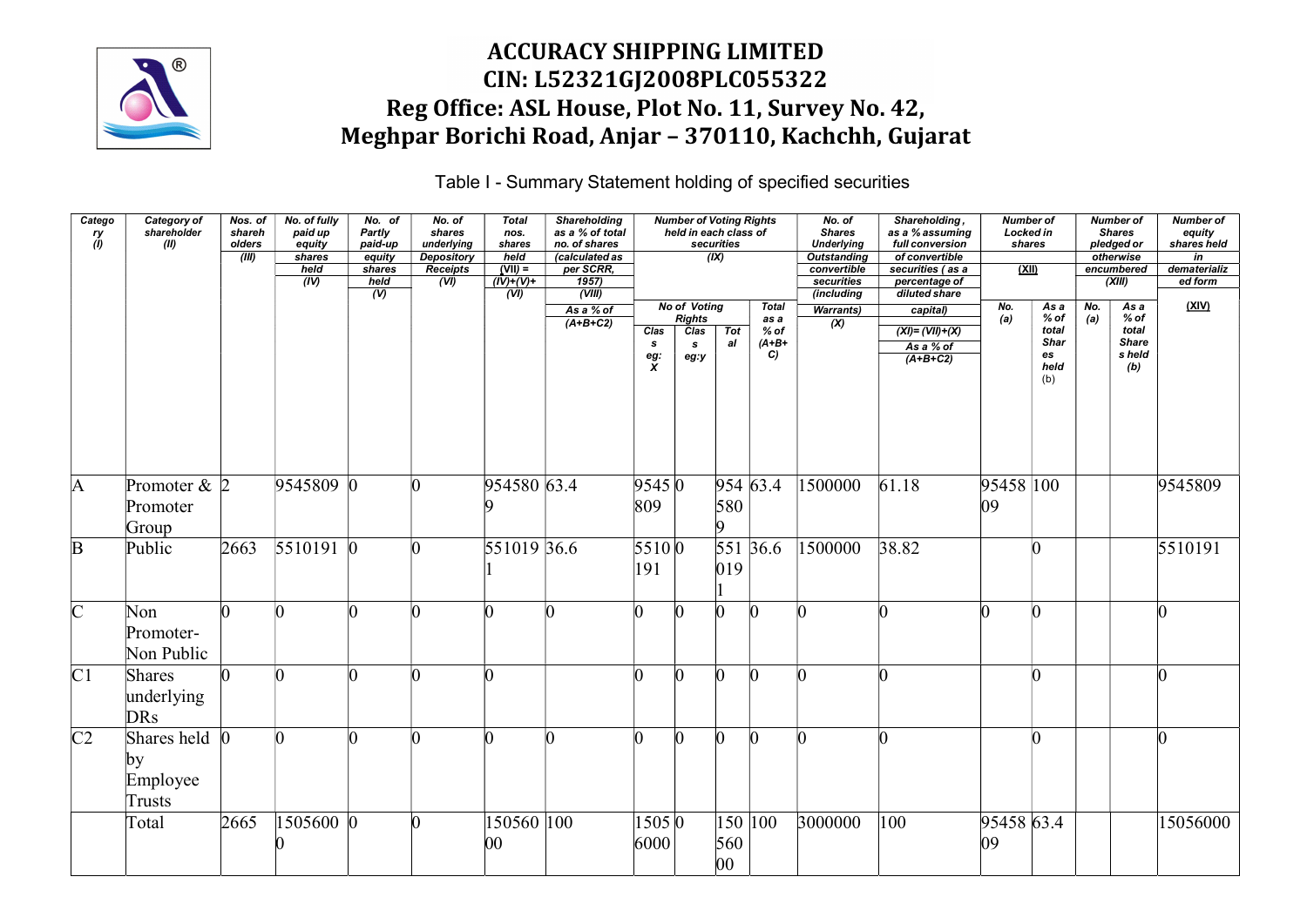

Table II - Statement showing shareholding pattern of the Promoter and Promoter Group

| <b>Category &amp; Name</b> | PAN               | No. of | No. of               | Partly           | Nos. of                         | Total          | <b>Sharehol</b>       |                  |                            |              | <b>Number of Voting Rights held in</b> | No. of                                  | <b>Shareholdin</b>          |               | <b>Number of</b> |     | <b>Number of</b>         | <b>Number of</b>  |
|----------------------------|-------------------|--------|----------------------|------------------|---------------------------------|----------------|-----------------------|------------------|----------------------------|--------------|----------------------------------------|-----------------------------------------|-----------------------------|---------------|------------------|-----|--------------------------|-------------------|
| of the                     | (III)             | shareh | fully                | paid-up          | shares                          | nos.           | ding %                |                  | each class of securities   |              |                                        | <b>Shares</b>                           | q, as a %                   |               | Locked in        |     | <b>Shares</b>            | equity            |
| <b>Shareholders</b>        |                   | older  | paid                 | equity<br>shares | underlying<br><b>Depository</b> | shares<br>held | calculate<br>d as per |                  |                            | (IX)         |                                        | <b>Underlying</b><br><b>Outstanding</b> | assuming<br>$f$ ull         |               | shares<br>(XII)  |     | pledged or<br>otherwise  | shares held<br>in |
| $\omega$                   |                   | (III)  | up<br>equity         | held             | Receipts                        | $(VII =$       | SCRR.                 |                  |                            |              |                                        | convertible                             | conversion                  |               |                  |     | encumbered               | dematerializ      |
|                            |                   |        | share                | (V)              | (VI)                            | $IV+V+VI$      | 1957                  |                  |                            |              |                                        | securities                              | of                          |               |                  |     | (XIII)                   | ed form           |
|                            |                   |        | s held<br>(IV)       |                  |                                 |                | As a % of             |                  | <b>No of Voting Rights</b> |              | <b>Total as</b><br>a % of              | (including<br><b>Warrants</b> )         | convertible<br>securities ( | No.           | As a<br>$%$ of   | No. | $\overline{Asa}$<br>% of | (XIV)             |
|                            |                   |        |                      |                  |                                 |                | $(A+B+C2)$            |                  |                            |              | <b>Total</b>                           | (X)                                     | as a                        | (a)           | total            | (a) | total                    |                   |
|                            |                   |        |                      |                  |                                 |                | (VIII)                | Class            | Class                      | Tot          | <b>Voting</b>                          |                                         | percentage                  |               | Shar             |     | share                    |                   |
|                            |                   |        |                      |                  |                                 |                |                       | $\boldsymbol{x}$ |                            | al           | rights                                 |                                         | of diluted<br>share         |               | es<br>held       |     | s held<br>(b)            |                   |
|                            |                   |        |                      |                  |                                 |                |                       |                  |                            |              |                                        |                                         | capital)                    |               | (b)              |     |                          |                   |
|                            |                   |        |                      |                  |                                 |                |                       |                  |                            |              |                                        |                                         | $(XI) =$                    |               |                  |     |                          |                   |
|                            |                   |        |                      |                  |                                 |                |                       |                  |                            |              |                                        |                                         | $(VII)+(X)$ as a<br>$%$ of  |               |                  |     |                          |                   |
|                            |                   |        |                      |                  |                                 |                |                       |                  |                            |              |                                        |                                         | $A+B+C2$                    |               |                  |     |                          |                   |
|                            |                   |        |                      |                  |                                 |                |                       |                  |                            |              |                                        |                                         |                             |               |                  |     |                          |                   |
| Indian                     |                   |        |                      |                  |                                 |                |                       |                  |                            | $\mathsf{D}$ |                                        |                                         |                             |               | $\Omega$         |     |                          |                   |
| Individuals/Hi             |                   | D.     | $95458$ <sub>0</sub> |                  |                                 | 954580 63.4    |                       | 954580           |                            |              | 954 63.4                               | 1500000                                 | 61.18                       | 9545 100      |                  |     |                          | 9545809           |
| ndu undivided              |                   |        | 09                   |                  |                                 |                |                       | 09               |                            | 580          |                                        |                                         |                             | 809           |                  |     |                          |                   |
| Family                     |                   |        |                      |                  |                                 |                |                       |                  |                            |              |                                        |                                         |                             |               |                  |     |                          |                   |
| <b>VINAY</b>               | ACPP              |        | 575380               |                  |                                 | 575380 38.22   |                       | 575380           |                            |              | 575 38.22                              | 750000                                  | 36.02                       | 5753 100      |                  |     |                          | 5753809           |
|                            |                   |        |                      |                  |                                 |                |                       |                  |                            |              |                                        |                                         |                             |               |                  |     |                          |                   |
| DINANATH T128              |                   |        | $ 09\rangle$         |                  |                                 |                |                       | 09               |                            | 380          |                                        |                                         |                             | 809           |                  |     |                          |                   |
| TRIPATHI                   | 3K                |        |                      |                  |                                 |                |                       |                  |                            |              |                                        |                                         |                             |               |                  |     |                          |                   |
| <b>RAMA</b>                | AEK               |        | 37920 0              |                  |                                 | 379200 25.19   |                       | 379200           |                            |              | $379$ 25.19                            | 750000                                  | 25.16                       | 3792 100      |                  |     |                          | 3792000           |
| <b>VINAY</b>               | <b>PT00</b>       |        | $ 00\rangle$         |                  |                                 |                |                       | 00               |                            | 200          |                                        |                                         |                             | $ 000\rangle$ |                  |     |                          |                   |
| <b>TRIPATHI</b>            | 89E               |        |                      |                  |                                 |                |                       |                  |                            |              |                                        |                                         |                             |               |                  |     |                          |                   |
|                            |                   |        |                      |                  |                                 |                |                       |                  |                            |              |                                        |                                         |                             |               |                  |     |                          |                   |
| Dhanwanti                  | ZZZZ0             |        |                      |                  |                                 |                |                       |                  |                            |              |                                        |                                         |                             |               | l0               |     |                          |                   |
| Tripathi                   | Z999              |        |                      |                  |                                 |                |                       |                  |                            |              |                                        |                                         |                             |               |                  |     |                          |                   |
|                            | 9Z                |        |                      |                  |                                 |                |                       |                  |                            |              |                                        |                                         |                             |               |                  |     |                          |                   |
| Ganesh                     | $AAR$ 0           |        |                      |                  |                                 |                |                       |                  |                            | $\sqrt{ }$   |                                        |                                         |                             |               | n                |     |                          |                   |
|                            |                   |        |                      |                  |                                 |                |                       |                  |                            |              |                                        |                                         |                             |               |                  |     |                          |                   |
| Tripathi                   | PT69              |        |                      |                  |                                 |                |                       |                  |                            |              |                                        |                                         |                             |               |                  |     |                          |                   |
|                            | 24H               |        |                      |                  |                                 |                |                       |                  |                            |              |                                        |                                         |                             |               |                  |     |                          |                   |
| Kailash                    | ABIP <sub>0</sub> |        |                      |                  |                                 |                |                       |                  |                            | 'n           |                                        |                                         |                             |               |                  |     |                          |                   |
| Tripathi                   | T234              |        |                      |                  |                                 |                |                       |                  |                            |              |                                        |                                         |                             |               |                  |     |                          |                   |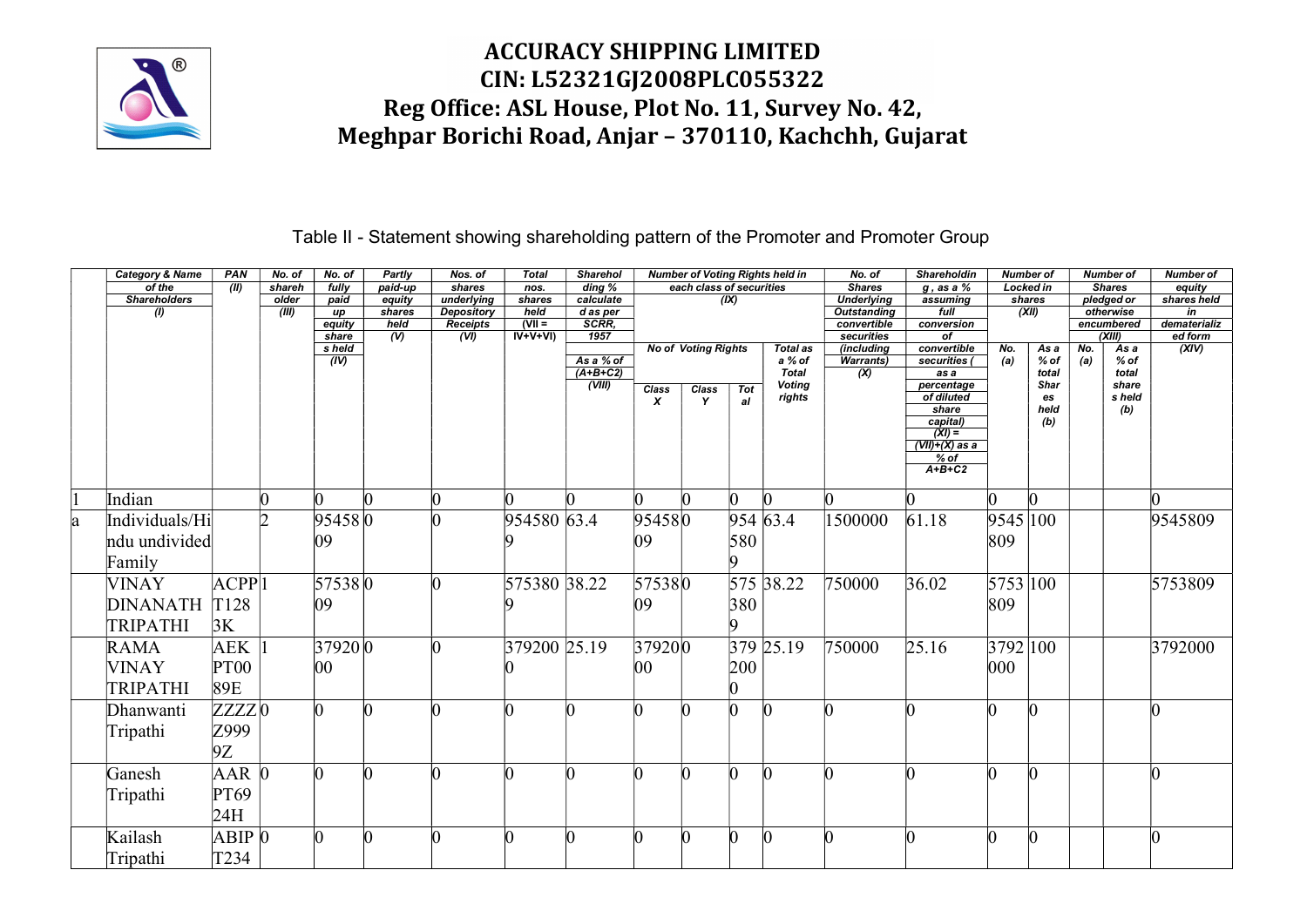

|                                    | 0P                                                 |                 |                 |          |               |    |          |              |                 |              |                |          |    |          |                 |
|------------------------------------|----------------------------------------------------|-----------------|-----------------|----------|---------------|----|----------|--------------|-----------------|--------------|----------------|----------|----|----------|-----------------|
| Suresh<br>Tripathi                 | $AAW$ <sub>0</sub><br><b>PT38</b><br>54D           | l0              | n               | n        | n             | n  |          | n            | $\Omega$        | n            | n              |          |    |          | n               |
| Savitri Dubey ZZZZ0                | Z999<br>9Z                                         | $\vert 0 \vert$ | 0               | O.       | $\Omega$      | n  | ∩        |              | $\vert 0 \vert$ | n            | <sup>0</sup>   | $\Omega$ | n  | n        | $\bf{0}$        |
| Malti Tiwari                       | $ZZZZ$ <sub>0</sub><br>Z999<br>9Z                  | $\Omega$        | n               | n        | $\Omega$      | n  | ∩        | n            | $\Omega$        | n            | n              | n        |    |          | $\Omega$        |
| Ansh Tripathi BHLPO                | T222<br>4E                                         | $\vert 0 \vert$ | n               | O.       | O.            | n  | ∩        |              | $\overline{0}$  | n            | n              |          | n  | n        | $\vert 0 \vert$ |
| Anushka<br>Tripathi                | <b>BHLP</b> <sup>0</sup><br>T222<br>2C             | $\Omega$        | $\vert 0 \vert$ | $\Omega$ | IO.           | n  | n        | <sub>n</sub> | $\overline{0}$  | n            | n              | n        | n  | n        | $\Omega$        |
| Ayushi<br>Tripathi                 | <b>BHLP</b> <sup>0</sup><br>T <sub>222</sub><br>3D | $\vert 0 \vert$ | $\vert 0 \vert$ | 0        | h             | O. | $\Omega$ |              | O               | h            | $\overline{0}$ | n        |    |          | $\vert$ 0       |
| Jagdambapras AAX 0<br>ad Pandey    | PP32<br>58J                                        | $\overline{0}$  | $\Omega$        | <b>n</b> | <sub>IO</sub> | n  | n        | n            | $\Omega$        | n            | h              | n        | n  | n        | $\vert$ 0       |
| Sushila Devi<br>Pandey             | ZZZZ0<br>Z999<br>9Z                                | $\Omega$        | h               | h        | $\Omega$      | h  | $\Omega$ | n            | $\Omega$        | h            | n              | $\Omega$ | ln | n        | $\Omega$        |
| Rajkumar<br>Pandey                 | $ANU$ $0$<br>PP47<br>70B                           | $\Omega$        | $\vert 0 \vert$ | <b>n</b> | $\Omega$      | O. | n        | <sub>0</sub> | $\overline{0}$  | <sup>0</sup> | $\Omega$       | n        | n  | $\Omega$ | $\vert$ 0       |
| Vivek Pandey $CQD$ $\vert 0 \vert$ | PP74<br>07D                                        | $\overline{0}$  | n               | n        | n             | n  | ∩        |              | $\Omega$        | n            | n              | n        |    | n        | $\Omega$        |
| Tara<br>Rajkumar                   | ZZZZO<br>Z999                                      | $\overline{0}$  | 0               | ∩        | ∩             | 0  |          | U            | 0               |              |                |          |    |          |                 |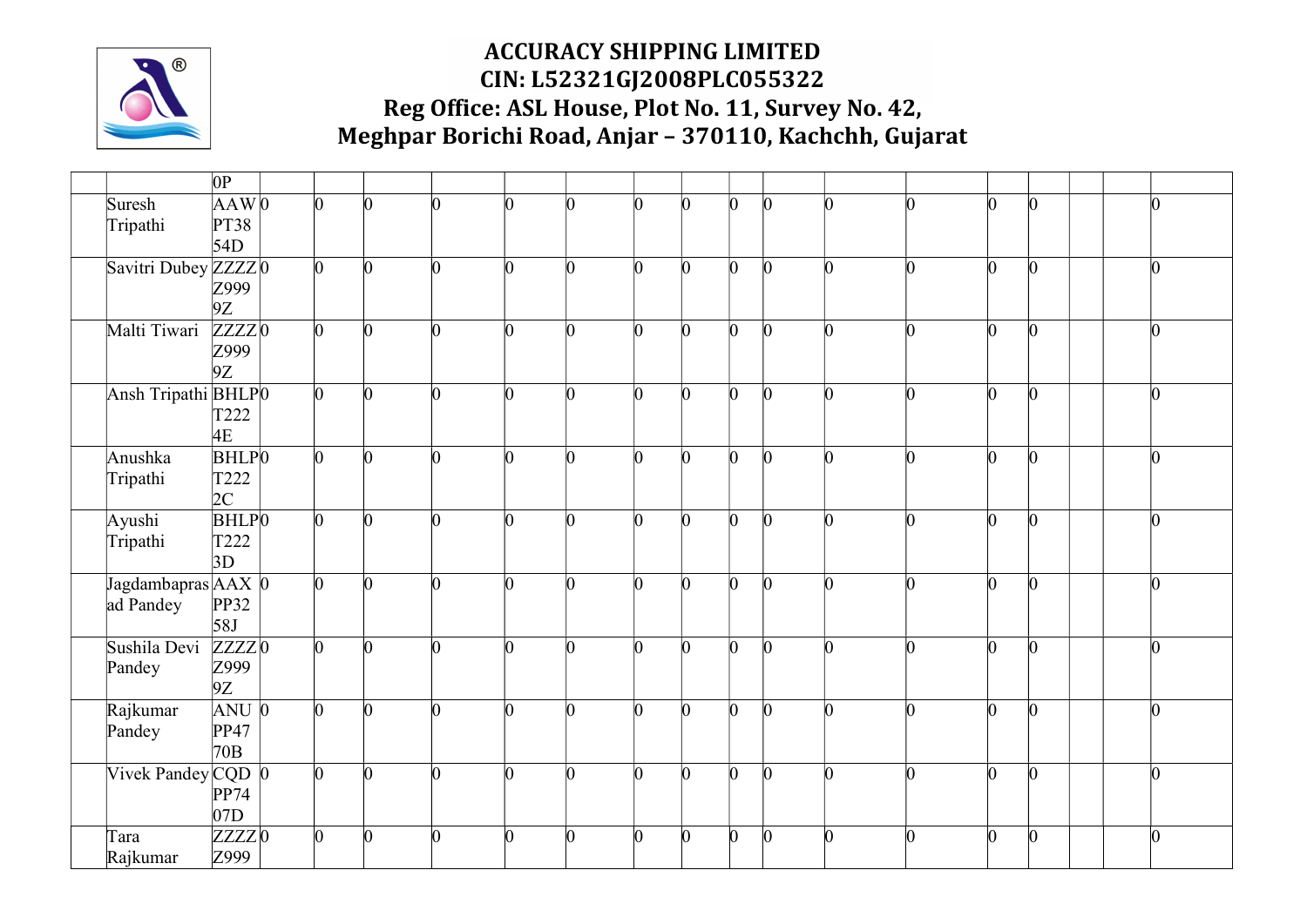

|                 | Shukla            | 9Z   |                |                 |                 |    |             |          |        |                 |                |                 |          |       |                 |                 |                 |
|-----------------|-------------------|------|----------------|-----------------|-----------------|----|-------------|----------|--------|-----------------|----------------|-----------------|----------|-------|-----------------|-----------------|-----------------|
|                 | Hema Rajesh EOTPO |      |                | $\vert 0 \vert$ | ∩               |    |             | n        |        | $\Omega$        | b.             | 0               |          |       | n               | $\vert 0 \vert$ |                 |
|                 | Mishra            | M136 |                |                 |                 |    |             |          |        |                 |                |                 |          |       |                 |                 |                 |
|                 |                   | 4E   |                |                 |                 |    |             |          |        |                 |                |                 |          |       |                 |                 |                 |
| $\mathbf b$     | Central           |      | n              | $\vert 0 \vert$ | $\Omega$        | O. | IO.         | $\Omega$ | n      | $\vert 0 \vert$ | $\mathbf{0}$   | $\overline{0}$  | n        | 0     | $\vert 0 \vert$ | $\vert 0 \vert$ | IO.             |
|                 | Government/       |      |                |                 |                 |    |             |          |        |                 |                |                 |          |       |                 |                 |                 |
|                 | State             |      |                |                 |                 |    |             |          |        |                 |                |                 |          |       |                 |                 |                 |
|                 | Goverment(s)      |      |                |                 |                 |    |             |          |        |                 |                |                 |          |       |                 |                 |                 |
| c               | Financial         |      | $\Omega$       | $\vert$ 0       | n.              | n  | n.          | <b>n</b> | n.     | $\vert 0 \vert$ | $\overline{0}$ | $\vert 0 \vert$ | n        |       | $\Omega$        | $\vert 0 \vert$ | l0              |
|                 | Institutions/     |      |                |                 |                 |    |             |          |        |                 |                |                 |          |       |                 |                 |                 |
|                 | Banks             |      |                |                 |                 |    |             |          |        |                 |                |                 |          |       |                 |                 |                 |
| $\overline{d}$  | Any Other         |      | l0             | $\Omega$        | n               | n  | n           | n.       | n.     | $\vert$ 0       | b.             | $\Omega$        | n        |       | $\Omega$        | $\vert$ 0       | n               |
|                 | (specify)         |      |                |                 |                 |    |             |          |        |                 |                |                 |          |       |                 |                 |                 |
|                 | Sub-Total         |      | $\overline{2}$ | 954580          |                 | n  | 954580 63.4 |          | 954580 |                 |                | 954 63.4        | 1500000  | 61.18 | 9545 100        |                 | 9545809         |
|                 | (A)(1)            |      |                | $ 09\rangle$    |                 |    |             |          | 09     |                 | 580            |                 |          |       | 809             |                 |                 |
|                 |                   |      |                |                 |                 |    |             |          |        |                 | 9              |                 |          |       |                 |                 |                 |
| $\frac{2}{a}$   | Foreign           |      | O.             | $ 0\rangle$     | $\vert 0 \vert$ | O. | $\Omega$    | O.       | n      | $\vert 0 \vert$ | $\overline{0}$ | $\overline{0}$  | $\Omega$ | ∩     | $ 0\rangle$     | $\overline{0}$  | $\vert 0 \vert$ |
|                 | Individuals       |      | n              | $\vert$ 0       | n.              | ∩  |             | n        | n      | $\Omega$        | $\overline{0}$ | $\overline{0}$  | n        |       | $\overline{0}$  | $\vert 0 \vert$ |                 |
|                 | $(Non-$           |      |                |                 |                 |    |             |          |        |                 |                |                 |          |       |                 |                 |                 |
|                 | Resident          |      |                |                 |                 |    |             |          |        |                 |                |                 |          |       |                 |                 |                 |
|                 | Individuals/      |      |                |                 |                 |    |             |          |        |                 |                |                 |          |       |                 |                 |                 |
|                 | Foreign           |      |                |                 |                 |    |             |          |        |                 |                |                 |          |       |                 |                 |                 |
|                 | Individuals)      |      |                |                 |                 |    |             |          |        |                 |                |                 |          |       |                 |                 |                 |
| b               | Government        |      | $\overline{0}$ | $ 0\rangle$     | $\vert 0 \vert$ | 0  | l0          | $\Omega$ | n      | $\vert 0 \vert$ | $\mathbf{0}$   | $\overline{0}$  | $\Omega$ |       | $\overline{0}$  | $\vert 0 \vert$ | $\vert 0 \vert$ |
| c               | Institutions      |      | $\overline{0}$ | $ 0\rangle$     | lO.             | n. | n.          | n        |        | $\vert 0 \vert$ | $\overline{0}$ | $\overline{0}$  | n        |       | $\vert 0 \vert$ | $\Omega$        | n               |
| $\overline{d}$  | Foreign           |      | n              | $\vert$ 0       | ∩               |    |             |          |        | $\Omega$        | b.             | $\overline{0}$  | n        |       | n               | $\overline{0}$  |                 |
|                 | Portfolio         |      |                |                 |                 |    |             |          |        |                 |                |                 |          |       |                 |                 |                 |
|                 | Investor          |      |                |                 |                 |    |             |          |        |                 |                |                 |          |       |                 |                 |                 |
| $\vert e \vert$ | Any Other         |      | n              | $\vert 0 \vert$ | n.              | n  | n           | n        | n      | $\Omega$        | b.             | $\overline{0}$  | n        | ∩     | $\Omega$        | $\vert 0 \vert$ | n               |
|                 | (specify)         |      |                |                 |                 |    |             |          |        |                 |                |                 |          |       |                 |                 |                 |
|                 | Sub-Total         |      | ∩              | $\Omega$        | ∩               | ∩  | ∩           |          |        |                 | 0              | <sup>0</sup>    |          |       | $\Omega$        | $\bf{0}$        |                 |
|                 | (A)(2)            |      |                |                 |                 |    |             |          |        |                 |                |                 |          |       |                 |                 |                 |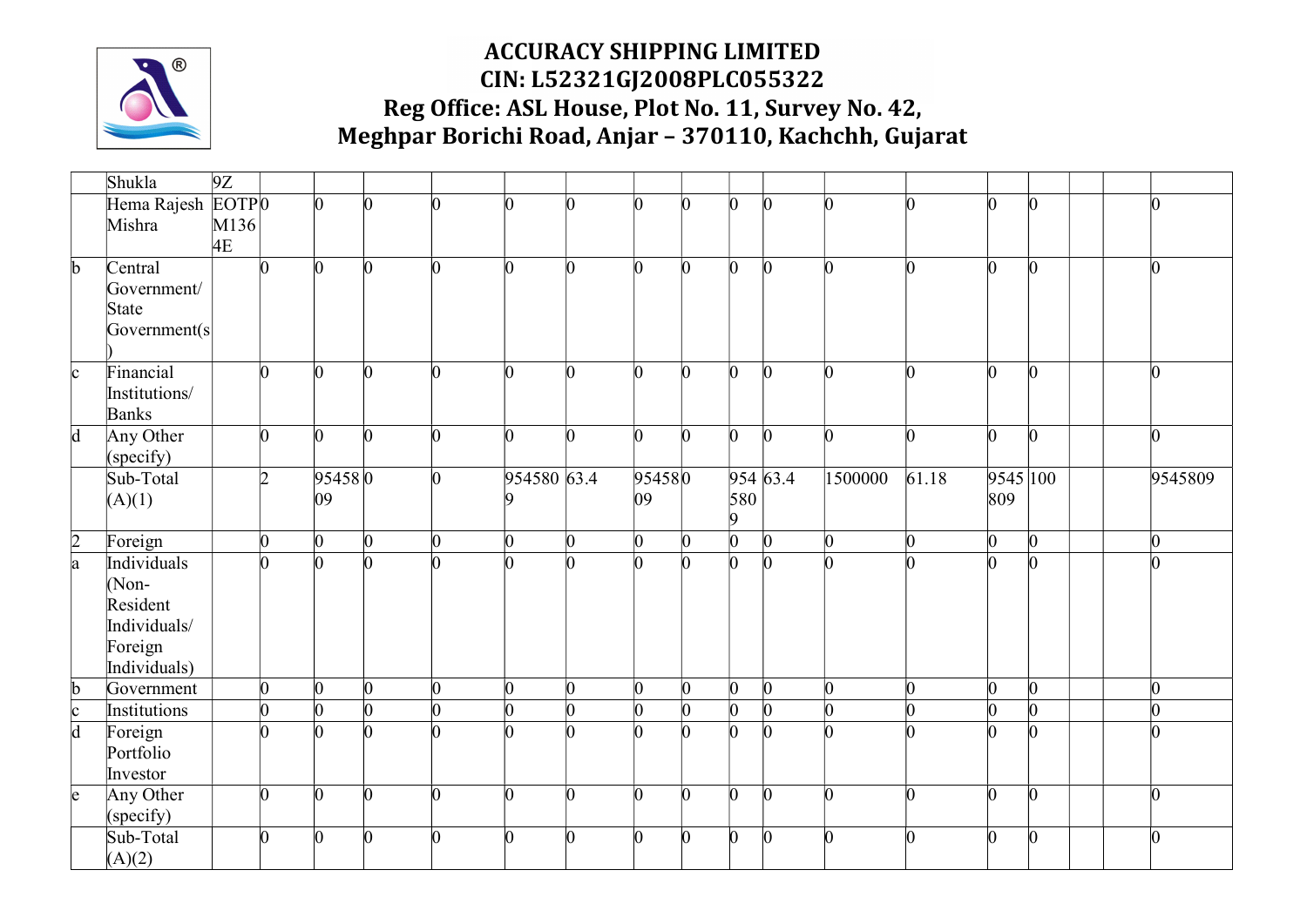

| Total           |  | 95458 0 | 954580 63.4 | 954580 |     | 954 63.4 | 1500000 | 61.18 | 9545 100 |  | 9545809 |
|-----------------|--|---------|-------------|--------|-----|----------|---------|-------|----------|--|---------|
| Shareholding    |  | 09      |             | 09     | 580 |          |         |       | 809      |  |         |
| of Promoter     |  |         |             |        |     |          |         |       |          |  |         |
| and Promoter    |  |         |             |        |     |          |         |       |          |  |         |
| Group $(A)=$    |  |         |             |        |     |          |         |       |          |  |         |
| $(A)(1)+(A)(2)$ |  |         |             |        |     |          |         |       |          |  |         |

Table III - Statement showing shareholding pattern of the Public shareholder

|              | Category & Name<br>of the<br><b>Shareholders</b><br>$\theta$ | PAN<br>(II)                        | Nos. of<br>shareh<br>older<br>(III) | No. of<br>fully<br>paid<br>up<br>equity<br>share<br>s held<br>(IV) | <b>Partly</b><br>paid-up<br>equity<br>shares<br>held<br>(V) | Nos. of<br>shares<br>underlying<br>Depository<br>Receipts<br>(VI) | <b>Total</b><br>nos.<br>shares<br>held<br>$\frac{VII}{IV+V+VI}$ | Sharehol<br>ding %<br>calculate<br>d as per<br>SCRR,<br>1957<br>As a % of<br>$(A+B+C2)$<br>VIII | Class<br>$\boldsymbol{x}$ | each class of securities<br><b>No of Voting Rights</b><br>Class<br>Y | (IX)<br>Tot<br>al      | Number of Voting Rights held in<br>Total as<br>a % of<br>Total<br><b>Voting</b><br>rights | No. of<br><b>Shares</b><br><b>Underlying</b><br>Outstanding<br>convertible<br>securities<br>(including<br><b>Warrants)</b><br>(X) | Total<br>shareholdin<br>g, as a %<br>assuming<br>full<br>conversion<br>of<br>convertible<br>securities<br>(as a<br>percentage<br>of diluted<br>share<br>capital)<br>(XI) | No.<br>(a) | <b>Number of</b><br>Locked in<br>shares<br>(XII)<br>As a<br>% of<br>total<br>Shar<br>es<br>held<br>(b) | No.<br>(No<br>t<br>ap<br>pli<br>ca<br>ble<br>(a) | <b>Number of</b><br><b>Shares</b><br>pledged or<br>otherwise<br>encumbered<br>(XIII)<br>$\overline{Asa}$<br>% of<br>total<br>share<br>s held<br>(Not<br>applic<br>able)<br>(b) | <b>Number of</b><br>equity<br>shares held<br>in<br>dematerializ<br>ed form<br>(XIV) |
|--------------|--------------------------------------------------------------|------------------------------------|-------------------------------------|--------------------------------------------------------------------|-------------------------------------------------------------|-------------------------------------------------------------------|-----------------------------------------------------------------|-------------------------------------------------------------------------------------------------|---------------------------|----------------------------------------------------------------------|------------------------|-------------------------------------------------------------------------------------------|-----------------------------------------------------------------------------------------------------------------------------------|--------------------------------------------------------------------------------------------------------------------------------------------------------------------------|------------|--------------------------------------------------------------------------------------------------------|--------------------------------------------------|--------------------------------------------------------------------------------------------------------------------------------------------------------------------------------|-------------------------------------------------------------------------------------|
|              | Institutions                                                 |                                    | $\overline{0}$                      |                                                                    | $\sqrt{ }$                                                  |                                                                   |                                                                 |                                                                                                 |                           |                                                                      |                        | $\bf{0}$                                                                                  | n                                                                                                                                 | n                                                                                                                                                                        |            | $\vert 0 \vert$                                                                                        |                                                  |                                                                                                                                                                                |                                                                                     |
| a            | Mutual<br>Funds/                                             |                                    | n                                   |                                                                    |                                                             |                                                                   |                                                                 |                                                                                                 |                           |                                                                      |                        | n                                                                                         |                                                                                                                                   |                                                                                                                                                                          |            | n                                                                                                      |                                                  |                                                                                                                                                                                |                                                                                     |
| $\mathbb{D}$ | Venture<br>Capital Funds                                     |                                    | $\vert 0 \vert$                     | $\Omega$                                                           | $\Omega$                                                    |                                                                   |                                                                 | n                                                                                               | n                         | $\Omega$                                                             | n                      | $\vert 0 \vert$                                                                           | n                                                                                                                                 | n                                                                                                                                                                        |            | $\vert 0 \vert$                                                                                        |                                                  |                                                                                                                                                                                |                                                                                     |
| lc.          | Alternate<br>Investment<br>Funds                             |                                    |                                     | 26600 0                                                            |                                                             |                                                                   | 266000                                                          | 1.77                                                                                            | 266000                    |                                                                      | 266 1<br>$ 000\rangle$ | .77                                                                                       | $\Omega$                                                                                                                          | 1.47                                                                                                                                                                     |            | $\vert 0 \vert$                                                                                        |                                                  |                                                                                                                                                                                | 266000                                                                              |
|              | Micro<br>Strategies<br>Fund                                  | AAF<br>$\vert$ TM64 $\vert$<br>86R |                                     | 26600 0                                                            |                                                             |                                                                   | 266000                                                          | 1.77                                                                                            | 266000                    |                                                                      | 266 1<br>$ 000\rangle$ | .77                                                                                       | $\Omega$                                                                                                                          | 1.47                                                                                                                                                                     |            | $\vert 0 \vert$                                                                                        |                                                  |                                                                                                                                                                                | 266000                                                                              |
|              | Foreign<br>Venture<br>Capital<br>Investors                   |                                    | n                                   | $\Omega$                                                           | IO                                                          |                                                                   |                                                                 |                                                                                                 | n                         | $\Omega$                                                             | n.                     | $\Omega$                                                                                  | n                                                                                                                                 |                                                                                                                                                                          |            | $\Omega$                                                                                               |                                                  |                                                                                                                                                                                |                                                                                     |
| e            | Foreign                                                      |                                    | 3                                   | 150940                                                             |                                                             |                                                                   | 150940 10.03                                                    |                                                                                                 | 150940                    |                                                                      |                        | 150 10.03                                                                                 |                                                                                                                                   | 8.36                                                                                                                                                                     |            | $\overline{0}$                                                                                         |                                                  |                                                                                                                                                                                | 1509400                                                                             |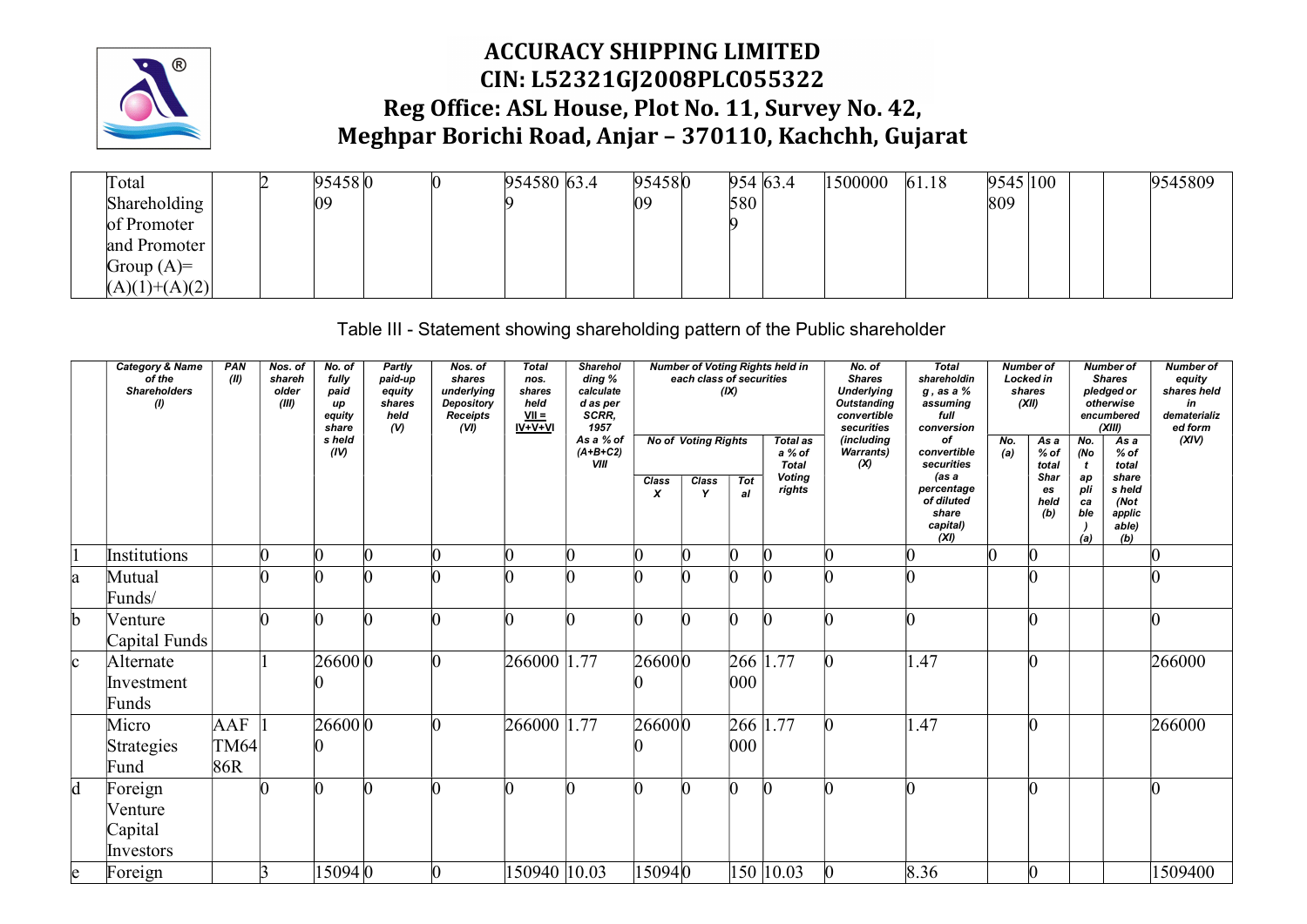

|                | Portfolio                                                                     |             |          | $ 00\rangle$            |                 |                | $\vert 0 \vert$ |    | $ 00\rangle$ |              | 940                   |                 |                 |       |                |                 |   |         |
|----------------|-------------------------------------------------------------------------------|-------------|----------|-------------------------|-----------------|----------------|-----------------|----|--------------|--------------|-----------------------|-----------------|-----------------|-------|----------------|-----------------|---|---------|
|                | Investors                                                                     |             |          |                         |                 |                |                 |    |              |              | n.                    |                 |                 |       |                |                 |   |         |
|                | Massachusetts AAD 1<br>Institute Of<br>Technology                             | CM89<br>31A |          | 139360<br>$ 00\rangle$  |                 | $\overline{0}$ | 139360 9.26     |    | 139360<br>00 |              | 360<br>$\overline{0}$ | 139 9.26        | $\Omega$        | 7.72  |                | $\overline{0}$  |   | 1393600 |
| $\mathbf{f}$   | Financial<br>Institutions/<br>Banks                                           |             | $\Omega$ | lo.                     | $\vert 0 \vert$ | $\overline{0}$ | $\overline{0}$  | n  | n.           | <sub>n</sub> | $\overline{0}$        | $\overline{0}$  | $\Omega$        | n.    |                | $\overline{0}$  | n |         |
| g              | Insurance<br>Companies                                                        |             | O.       | l0.                     | $\overline{0}$  | $\overline{0}$ | IO.             | ∩  | n.           | $\Omega$     | b.                    | $\overline{0}$  | $\Omega$        |       |                | $\overline{0}$  | n |         |
| $\mathbf{h}$   | Provident<br>Funds/<br>Pension<br>Funds                                       |             | $\Omega$ | $\Omega$                | $\Omega$        | $\Omega$       | l0              | n. | n.           | $\Omega$     | $\Omega$              | $\vert 0 \vert$ | l0.             | n.    |                | $\Omega$        | n |         |
|                | Any Other<br>(specify)                                                        |             | n.       | l0.                     | $\overline{0}$  | $\Omega$       | IO.             | n  | $\Omega$     | $\Omega$     | $\overline{0}$        | $\Omega$        | <b>n</b>        |       |                | $\overline{0}$  | n |         |
|                | Sub-Total<br>(B)(1)                                                           |             | 4        | 17754 0<br>$ 00\rangle$ |                 | $\overline{0}$ | 177540 11.8     |    | 177540<br>00 |              | 540<br>O.             | 177 11.8        | $\vert 0 \vert$ | 9.83  | $\overline{0}$ | $\vert$ 0       |   | 1775400 |
| $\overline{2}$ | Central<br>Government/<br>State<br>Government(s)<br>$ $ President of<br>India |             | n        | $\Omega$                | $\Omega$        | n.             | l0              | n. | n.           | $\Omega$     | h.                    | $\vert 0 \vert$ | n               | n.    |                | $\Omega$        | n |         |
|                | Sub-Total<br>(B)(2)                                                           |             | n.       | l0.                     | l0              | n.             | n               | ∩  | 0            | $\Omega$     | $\overline{0}$        | $\Omega$        | <b>n</b>        | n     | $\Omega$       | $\vert$ 0       | n |         |
| $\overline{3}$ | Non-<br>institutions                                                          |             | n.       | l0                      | $\overline{0}$  | n              |                 | ∩  | O.           | $\Omega$     | $\overline{0}$        | $\overline{0}$  | <b>n</b>        | n     | $\sqrt{0}$     | $\vert$ 0       | n |         |
| $\mathbf{a}$   | Individuals -                                                                 |             | 2552     | 233830<br>92            |                 | $\overline{0}$ | 233839 15.53    |    | 233830<br>92 |              | 839<br>$\overline{2}$ | 233 15.53       | $\vert 0 \vert$ | 12.95 | $\sqrt{0}$     | $\vert 0 \vert$ |   | 2338392 |
|                | Individual                                                                    |             | 2536     | 749850                  |                 | $\overline{0}$ | 749852 4.98     |    | 749850       |              |                       | 749 4.98        | $\mathbf{0}$    | 4.15  |                | $\bf{0}$        |   | 749852  |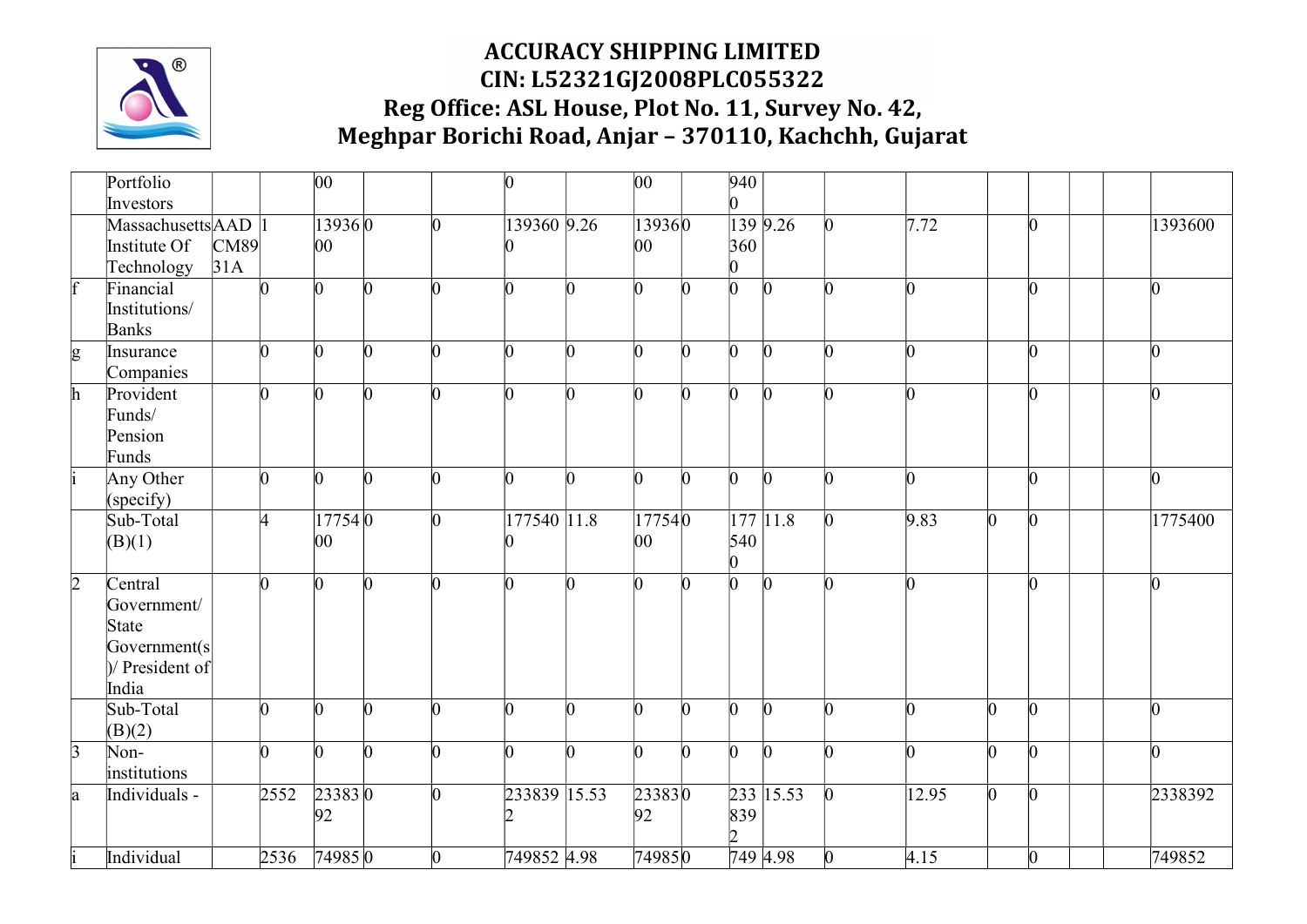

|                 | shareholders             |                      |              | $\overline{2}$ |   |   |              |   | $\overline{2}$ |          | 852            |                |                 |       |                 |   |         |
|-----------------|--------------------------|----------------------|--------------|----------------|---|---|--------------|---|----------------|----------|----------------|----------------|-----------------|-------|-----------------|---|---------|
|                 | holding                  |                      |              |                |   |   |              |   |                |          |                |                |                 |       |                 |   |         |
|                 | nominal share            |                      |              |                |   |   |              |   |                |          |                |                |                 |       |                 |   |         |
|                 | capital up to            |                      |              |                |   |   |              |   |                |          |                |                |                 |       |                 |   |         |
|                 | Rs. 2 lakhs.             |                      |              |                |   |   |              |   |                |          |                |                |                 |       |                 |   |         |
| $\overline{ii}$ | Individual               |                      | $ 16\rangle$ | 158850         |   | n | 158854 10.55 |   | 158850         |          |                | $158$ 10.55    | $\vert 0 \vert$ | 8.8   | $\vert$ 0       |   | 1588540 |
|                 | shareholders             |                      |              | 40             |   |   |              |   | 40             |          | 854<br>n       |                |                 |       |                 |   |         |
|                 | holding<br>nominal share |                      |              |                |   |   |              |   |                |          |                |                |                 |       |                 |   |         |
|                 | capital in               |                      |              |                |   |   |              |   |                |          |                |                |                 |       |                 |   |         |
|                 | excess of Rs.            |                      |              |                |   |   |              |   |                |          |                |                |                 |       |                 |   |         |
|                 | 2 lakhs.                 |                      |              |                |   |   |              |   |                |          |                |                |                 |       |                 |   |         |
|                 | Manojsingh               | $AFIPJ$ <sup>1</sup> |              | 399860         |   | n | 399862 2.66  |   | 399860         |          |                | 399 2.66       | $\bf{0}$        | 2.21  | $\vert$ 0       |   | 399862  |
|                 | Jadoun                   | 7414                 |              | 12             |   |   |              |   |                |          | 862            |                |                 |       |                 |   |         |
|                 |                          | E                    |              |                |   |   |              |   |                |          |                |                |                 |       |                 |   |         |
|                 | Sanjay                   | $AHQ$ <sup>1</sup>   |              | 153350         |   | n | 153357 1.02  |   | 153350         |          |                | 153 1.02       | $\bf{0}$        | 0.85  | $\vert$ 0       |   | 153357  |
|                 | Jhanwar                  | PJ197                |              |                |   |   |              |   |                |          | 357            |                |                 |       |                 |   |         |
|                 |                          | 0R                   |              |                |   |   |              |   |                |          |                |                |                 |       |                 |   |         |
| $\mathbf b$     | <b>NBFCs</b>             |                      |              | $\Omega$       | n | n |              | n | n.             | $\Omega$ | $\overline{0}$ | $\Omega$       |                 | n     | $\vert$ 0       |   |         |
|                 | registered               |                      |              |                |   |   |              |   |                |          |                |                |                 |       |                 |   |         |
|                 | with RBI                 |                      |              |                |   |   |              |   |                |          |                |                |                 |       |                 |   |         |
| $\mathbf{c}$    | Employee                 |                      |              | $\Omega$       | n | n | n            | n | n              | O.       | l0             | $\overline{0}$ | n               | n     | $\vert 0 \vert$ | n |         |
|                 | Trusts                   |                      |              |                |   |   |              |   |                |          |                |                |                 |       |                 |   |         |
| $\overline{d}$  | Overseas                 |                      |              | $\Omega$       | n | n |              | n | n.             | n.       | n.             | n.             | n               | n     | $\vert$ 0       |   |         |
|                 | Depositories             |                      |              |                |   |   |              |   |                |          |                |                |                 |       |                 |   |         |
|                 | (holding DRs)            |                      |              |                |   |   |              |   |                |          |                |                |                 |       |                 |   |         |
|                 | balancing                |                      |              |                |   |   |              |   |                |          |                |                |                 |       |                 |   |         |
|                 | figure)                  |                      |              |                |   |   |              |   |                |          |                |                |                 |       |                 |   |         |
| $\vert e \vert$ | Any Other                |                      | 107          | 13963 0        |   | n | 139639 9.27  |   | 139630         |          |                | 139 9.27       | 1500000         | 16.04 | $\vert 0 \vert$ |   | 1396399 |
|                 | (specify)                |                      |              | 99             |   |   |              |   | 99             |          | 639<br>9       |                |                 |       |                 |   |         |
|                 | <b>Bodies</b>            |                      | 26           | 122030         |   |   | 122030 8.11  |   | 122030         |          |                | 122 8.11       | 1500000         | 15.07 | $\Omega$        |   | 1220306 |
|                 | Corporate                |                      |              | 06             |   |   | 6            |   | 06             |          | 030            |                |                 |       |                 |   |         |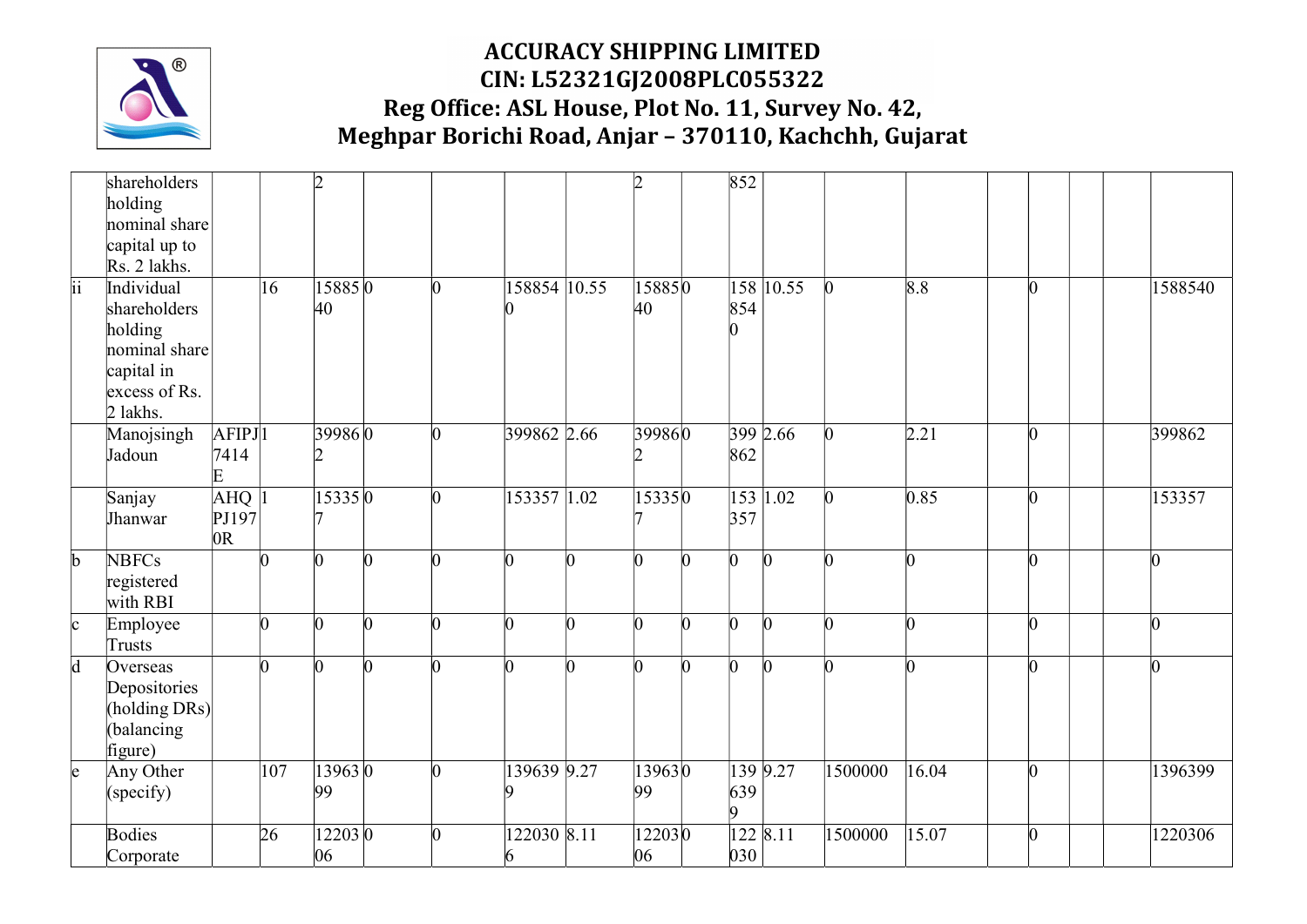

|                                                                        |                       |              |                |  |               |      |              | 6                         |            |         |       |   |                 |         |
|------------------------------------------------------------------------|-----------------------|--------------|----------------|--|---------------|------|--------------|---------------------------|------------|---------|-------|---|-----------------|---------|
| Europlus One AAC<br>Reality<br>Private<br>Limited                      | CE55<br>99D           |              | 75330 0        |  | 753306 5      |      | 753300       | 7535<br>306               |            |         | 4.17  |   | N               | 753306  |
| Pantomath<br>Finance<br>Private<br>Limited                             | AAJCl1<br>P1454<br>B. |              | 387680         |  | 387686 2.57   |      | 387680       | 686                       | 387 2.57   |         | 2.15  |   | $\Omega$        | 387686  |
| <b>HUF</b>                                                             |                       | 31           | 995780         |  | 99578         | 0.66 | 995780       | 78                        | 995 0.66   |         | 0.55  |   | $\vert 0 \vert$ | 99578   |
| Non-Resident<br>Indian (NRI)                                           |                       | $ 30\rangle$ | 41992 0        |  | 41992         | 0.28 | 419920       | 92                        | 419 0.28   |         | 0.23  |   | $\vert 0 \vert$ | 41992   |
| <b>LLP</b>                                                             |                       |              | 15100 0        |  | 15100         | 0.1  | 151000       | $151$ 0.1<br>$ 00\rangle$ |            |         | 0.08  |   | $\Omega$        | 15100   |
| Clearing<br>member                                                     |                       | $ 16\rangle$ | 19423 0        |  | 19423         | 0.13 | 194230       | 23                        | 194 0.13   |         | 0.11  |   | $\vert 0 \vert$ | 19423   |
| Sub-Total<br>(B)(3)                                                    |                       | 2659         | 37347 0<br> 91 |  | 373479 24.8   |      | 373470<br>91 | 479                       | $373$ 24.8 | 1500000 | 28.99 | n | $\Omega$        | 3734791 |
| Total Public<br>Shareholding<br>$(B)=$<br>$(B)(1)+(B)(2)$<br>$+(B)(3)$ |                       | 2663         | 551010<br>91   |  | $551019$ 36.6 |      | 551010<br>91 | 019                       | 551 36.6   | 1500000 | 38.82 |   |                 | 5510191 |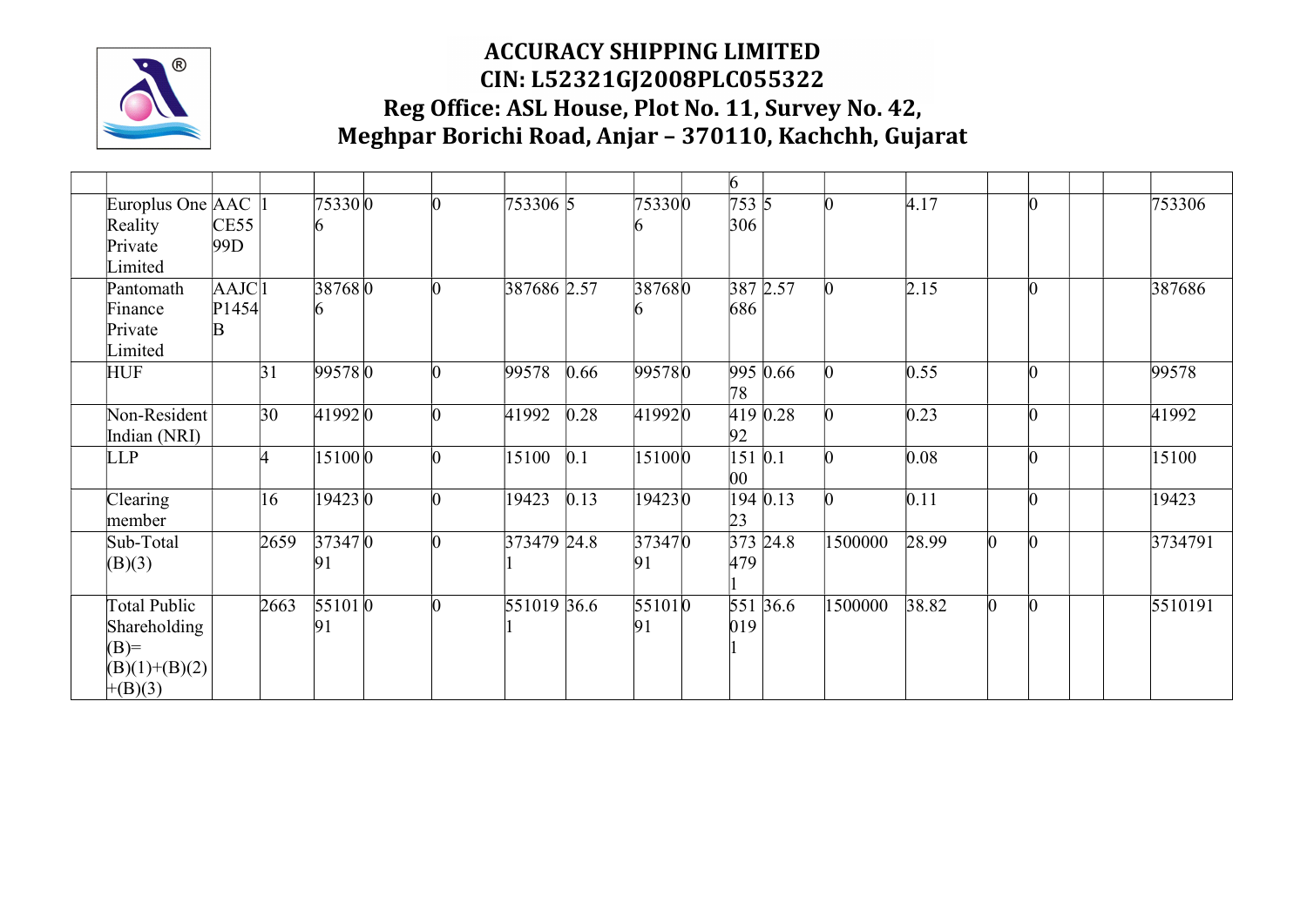

Table IV - Statement showing shareholding pattern of the Non Promoter- Non Public shareholder

| <b>Category &amp; Name</b> | PAN   | No. of | No. of                  | Partly                    | Nos. of                         | Total no.        | Sharehol             |                           |                            |          | <b>Number of Voting Rights held in</b> | No. of                                        | Total                       |     | <b>Number of</b> |                     | <b>Number of</b>        | <b>Number of</b>                |  |
|----------------------------|-------|--------|-------------------------|---------------------------|---------------------------------|------------------|----------------------|---------------------------|----------------------------|----------|----------------------------------------|-----------------------------------------------|-----------------------------|-----|------------------|---------------------|-------------------------|---------------------------------|--|
| of the                     | (III) | shareh | fully                   | paid-up                   | shares                          | shares           | ding %               |                           | each class of securities   |          |                                        | <b>Shares</b>                                 | shareholdin                 |     | Locked in        |                     | <b>Shares</b>           | equity                          |  |
| <b>Shareholders</b>        |       | older  | paid<br>$\overline{up}$ | equity<br>shares          | underlying<br><b>Depository</b> | held<br>$(VII =$ | calculate            |                           |                            | (IX)     |                                        | <b>Underlying</b><br><b>Outstanding</b>       | $g$ , as a $%$<br>assuming  |     | shares<br>(XII)  |                     | pledged or<br>otherwise | shares held<br>$\overline{in}$  |  |
|                            |       | (III)  | equity                  | held                      | Receipts                        | $IV+V+VI$        | d as per<br>SCRR,    |                           |                            |          |                                        | convertible                                   | $f$ ull                     |     |                  |                     | encumbered              | dematerializ                    |  |
|                            |       |        | share                   | $\overline{(\mathsf{W})}$ | (VI)                            |                  | 1957                 |                           |                            |          |                                        | securities                                    | conversion                  |     |                  |                     | (XIII)                  | ed form                         |  |
|                            |       |        | s held                  |                           |                                 |                  | As a % of            |                           | <b>No of Voting Rights</b> |          | <b>Total as</b>                        | <i>(including</i>                             | $\overline{of}$             | No. | As a<br>% of     | No.                 | As a                    | (XIV)                           |  |
|                            |       |        | (IV)                    |                           |                                 |                  | $(A+B+C2)$<br>(VIII) |                           |                            |          | a % of<br><b>Total</b>                 | <b>Warrants)</b><br>$\overline{(\mathsf{X})}$ | convertible<br>securities ( |     | total            | (No<br>$\mathbf{t}$ | % of<br>total           | $\overline{Not}$<br>Applicable) |  |
|                            |       |        |                         |                           |                                 |                  |                      | Class                     | Class                      | Tot      | <b>Voting</b>                          |                                               | as a                        |     | Shar             | ap                  | share                   |                                 |  |
|                            |       |        |                         |                           |                                 |                  |                      | $\boldsymbol{\mathsf{x}}$ | Y                          | al       | rights                                 |                                               | percentage                  |     | es               | pli                 | s held                  |                                 |  |
|                            |       |        |                         |                           |                                 |                  |                      |                           |                            |          |                                        |                                               | of diluted<br>share         |     | held             | ca<br>ble           | (Not)<br>applic         |                                 |  |
|                            |       |        |                         |                           |                                 |                  |                      |                           |                            |          |                                        |                                               | capital)                    |     |                  |                     | able)                   |                                 |  |
|                            |       |        |                         |                           |                                 |                  |                      |                           |                            |          |                                        |                                               | (XI)                        |     |                  |                     |                         |                                 |  |
| Custodian/DR               |       |        |                         |                           |                                 |                  |                      |                           |                            |          |                                        |                                               |                             |     |                  |                     |                         |                                 |  |
| Holder                     |       |        |                         |                           |                                 |                  |                      |                           |                            |          |                                        |                                               |                             |     |                  |                     |                         |                                 |  |
|                            |       |        |                         |                           |                                 |                  |                      | n                         | 0                          | $\Omega$ |                                        |                                               |                             |     |                  |                     |                         |                                 |  |
| Employee                   |       |        |                         |                           |                                 |                  |                      |                           |                            |          |                                        |                                               |                             |     |                  |                     |                         |                                 |  |
| <b>Benefit Trust</b>       |       |        |                         |                           |                                 |                  |                      |                           |                            |          |                                        |                                               |                             |     |                  |                     |                         |                                 |  |
| under SEBI                 |       |        |                         |                           |                                 |                  |                      |                           |                            |          |                                        |                                               |                             |     |                  |                     |                         |                                 |  |
| (Share based               |       |        |                         |                           |                                 |                  |                      |                           |                            |          |                                        |                                               |                             |     |                  |                     |                         |                                 |  |
|                            |       |        |                         |                           |                                 |                  |                      |                           |                            |          |                                        |                                               |                             |     |                  |                     |                         |                                 |  |
| Employee                   |       |        |                         |                           |                                 |                  |                      |                           |                            |          |                                        |                                               |                             |     |                  |                     |                         |                                 |  |
| Benefit)                   |       |        |                         |                           |                                 |                  |                      |                           |                            |          |                                        |                                               |                             |     |                  |                     |                         |                                 |  |
| Regulations,               |       |        |                         |                           |                                 |                  |                      |                           |                            |          |                                        |                                               |                             |     |                  |                     |                         |                                 |  |
| $ 2014\rangle$             |       |        |                         |                           |                                 |                  |                      |                           |                            |          |                                        |                                               |                             |     |                  |                     |                         |                                 |  |
|                            |       |        |                         |                           |                                 |                  |                      |                           |                            |          |                                        |                                               |                             |     |                  |                     |                         |                                 |  |
| Total Non-                 |       |        |                         |                           |                                 |                  |                      |                           |                            |          |                                        |                                               |                             |     |                  |                     |                         |                                 |  |
| Promoter-                  |       |        |                         |                           |                                 |                  |                      |                           |                            |          |                                        |                                               |                             |     |                  |                     |                         |                                 |  |
| Non Public                 |       |        |                         |                           |                                 |                  |                      |                           |                            |          |                                        |                                               |                             |     |                  |                     |                         |                                 |  |
|                            |       |        |                         |                           |                                 |                  |                      |                           |                            |          |                                        |                                               |                             |     |                  |                     |                         |                                 |  |
| Shareholding               |       |        |                         |                           |                                 |                  |                      |                           |                            |          |                                        |                                               |                             |     |                  |                     |                         |                                 |  |
| $(C)=$                     |       |        |                         |                           |                                 |                  |                      |                           |                            |          |                                        |                                               |                             |     |                  |                     |                         |                                 |  |
| $(C)(1)+(C)(2)$            |       |        |                         |                           |                                 |                  |                      |                           |                            |          |                                        |                                               |                             |     |                  |                     |                         |                                 |  |